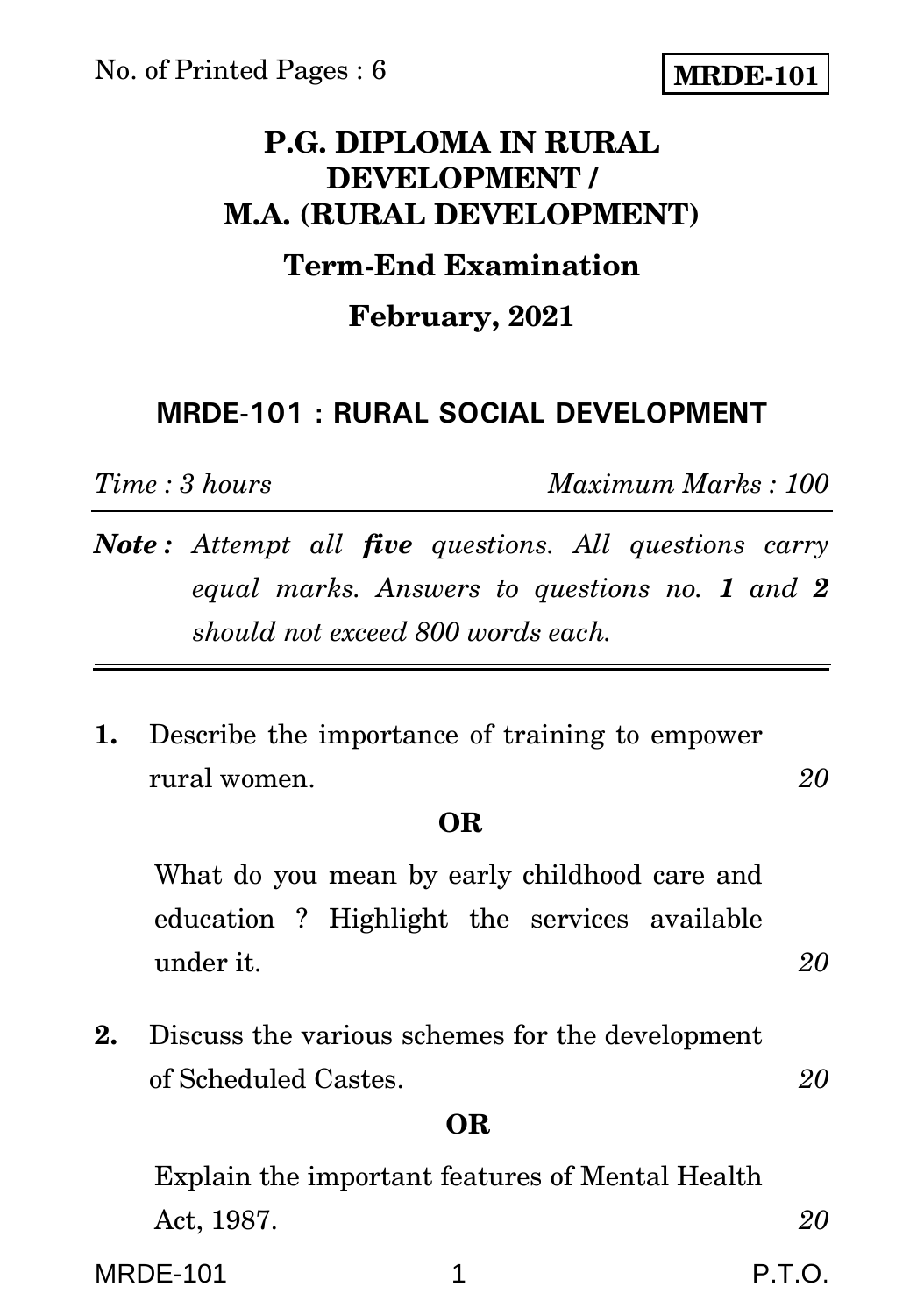- **3.** Answer any *two* of the following questions in about 400 words each :
	- (a) Describe the corrective measures for Khadi industries. *10*
	- (b) Highlight the main thrust areas of Integrated Child Development Services (ICDS) programme. *10*
	- (c) Explain in brief, the empowerment process of rural women in India. *10*
- **4.** Write short notes on any *four* of the following in about 200 words each :

| (a) | <b>Importance of Nutrition</b>        | 5 |
|-----|---------------------------------------|---|
| (b) | Social Construction of Gender         | 5 |
| (c) | <b>Bonded Child Labour</b>            | 5 |
| (d) | Infant and Child Mortality            | 5 |
| (e) | Religious Beliefs of Scheduled Tribes | 5 |
| (f) | Artisans and Craftsmen                | 5 |
|     |                                       |   |

MRDE-101 2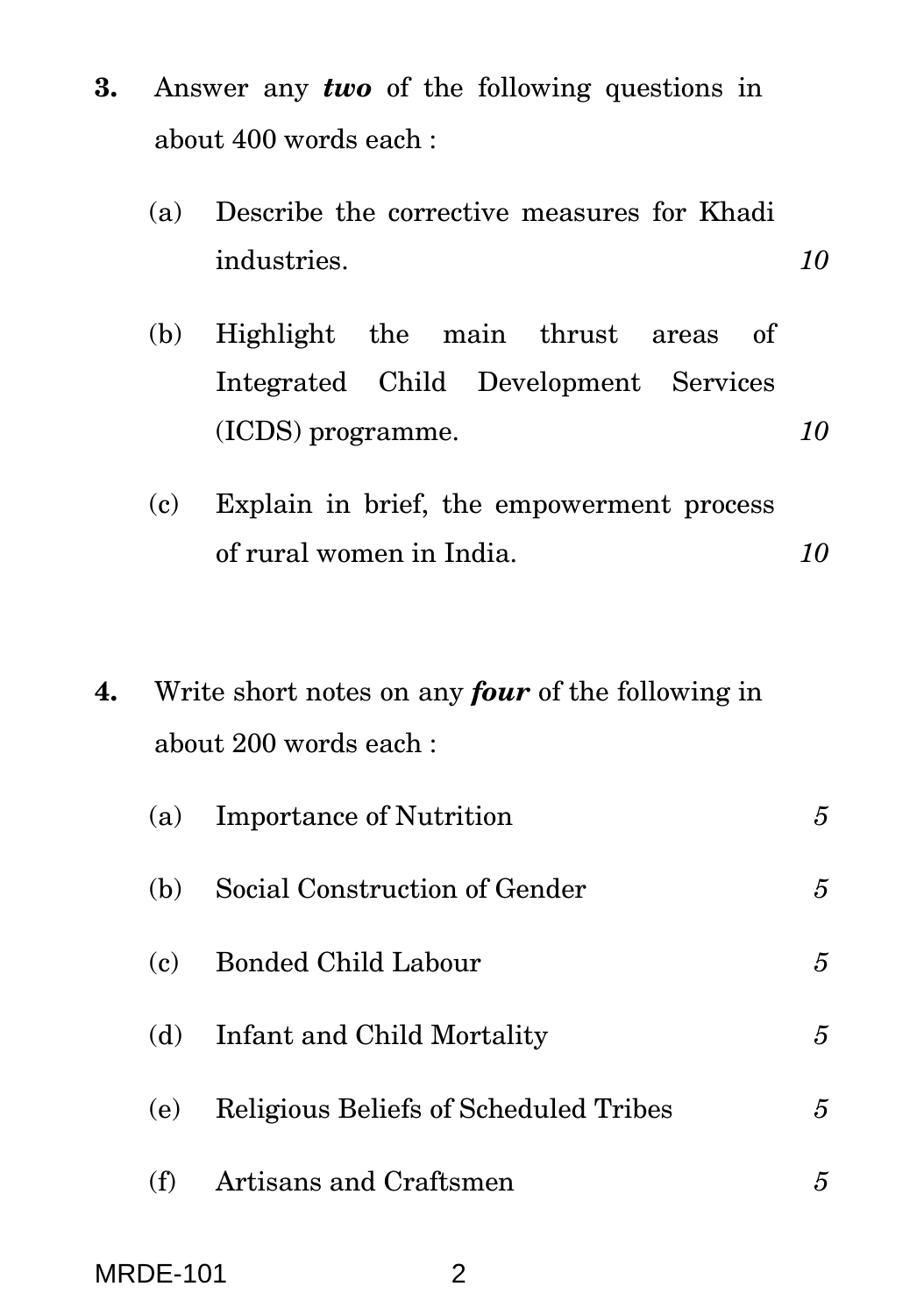**5.** Write short notes on any *five* of the following in about 100 words each :

| (a) | <b>Importance of Social Legislations</b> | $\overline{4}$   |
|-----|------------------------------------------|------------------|
| (b) | <b>Scheduled Areas</b>                   | $\overline{4}$   |
|     | (c) National Human Rights Commission     | $\overline{4}$   |
| (d) | Handloom                                 | $\overline{4}$   |
|     | (e) Nutritional Needs of Children        | $\overline{4}$   |
| (f) | Education of Girl Child                  | $\boldsymbol{4}$ |
| (g) | The Impact of Technology on Women        | $\boldsymbol{4}$ |
|     | (h) Medical Negligence                   | $\overline{4}$   |
|     |                                          |                  |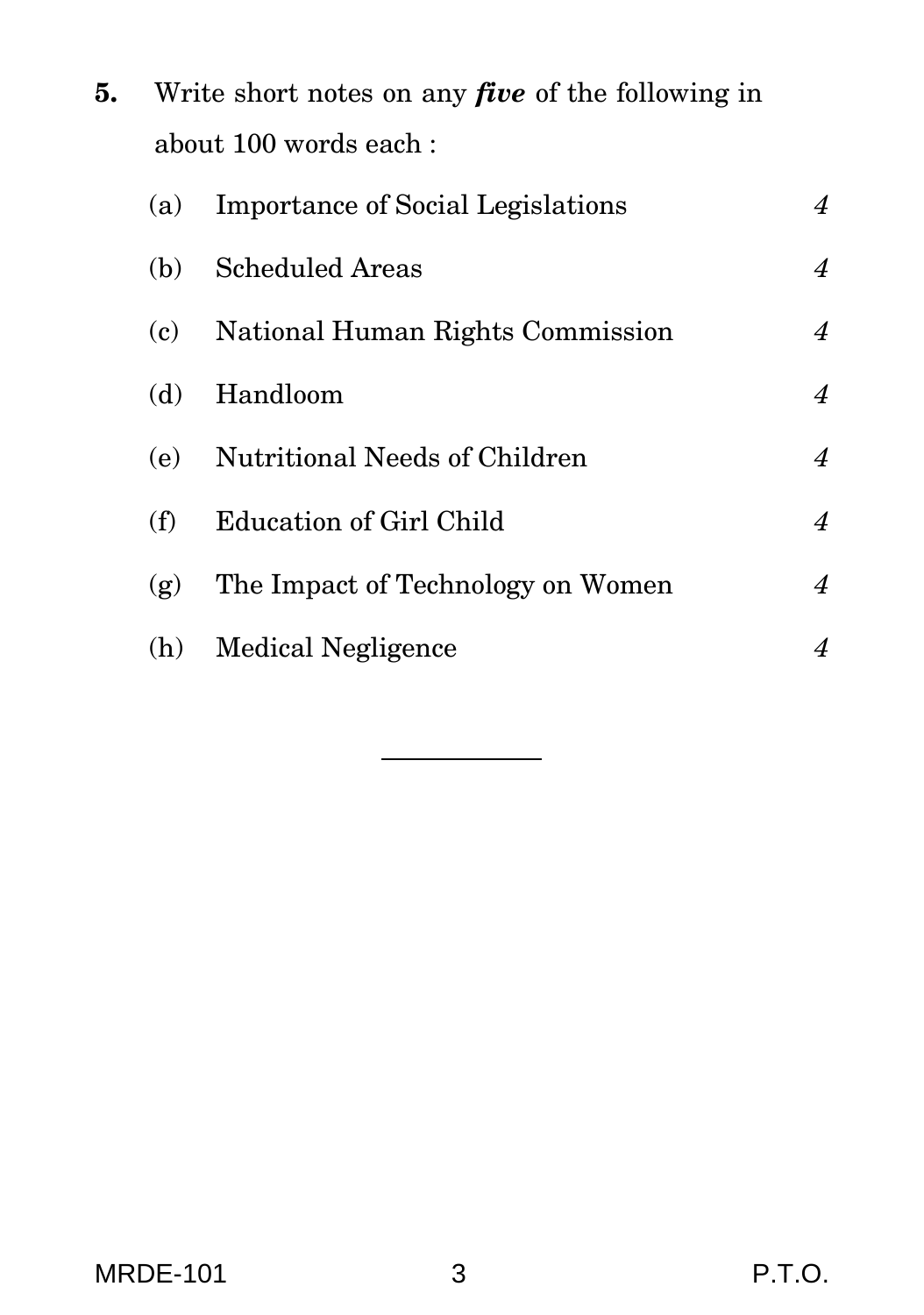एम.आर.डी.ई.-101

ग्राम विकास में स्नातकोत्तर डिप्लोमा / एम.ए. (ग्राम विकास) सत्रांत परीक्षा फरवरी, 2021

एम.आर.डी.ई.-101 : ग्रामीण सामाजिक विकास

समय : 3 घण्टे

अधिकतम् अंक · 100

20

20

- नोट : सभी पाँच प्रश्नों के उत्तर दीजिए । सभी प्रश्नों के अंक समान हैं । प्रश्न संख्या 1 और 2 के उत्तर 800 शब्दों (प्रत्येक) से अधिक नहीं होने चाहिए ।
- ग्रामीण महिलाओं को सशक्त बनाने में प्रशिक्षण के महत्त्व का  $1.$ वर्णन कीजिए ।

#### अथवा

आरंभिक शिश देखभाल और शिक्षा से आपका क्या अभिप्राय है ? इसके अंतर्गत उपलब्ध सेवाओं पर प्रकाश डालिए ।

अनुसूचित जातियों के विकास की विभिन्न योजनाओं की  $2.$ विवेचना कीजिए । 20

#### अथवा

मानसिक स्वास्थ्य अधिनियम, 1987 की महत्त्वपूर्ण विशेषताओं की व्याख्या कीजिए । 20

**MRDE-101** 

4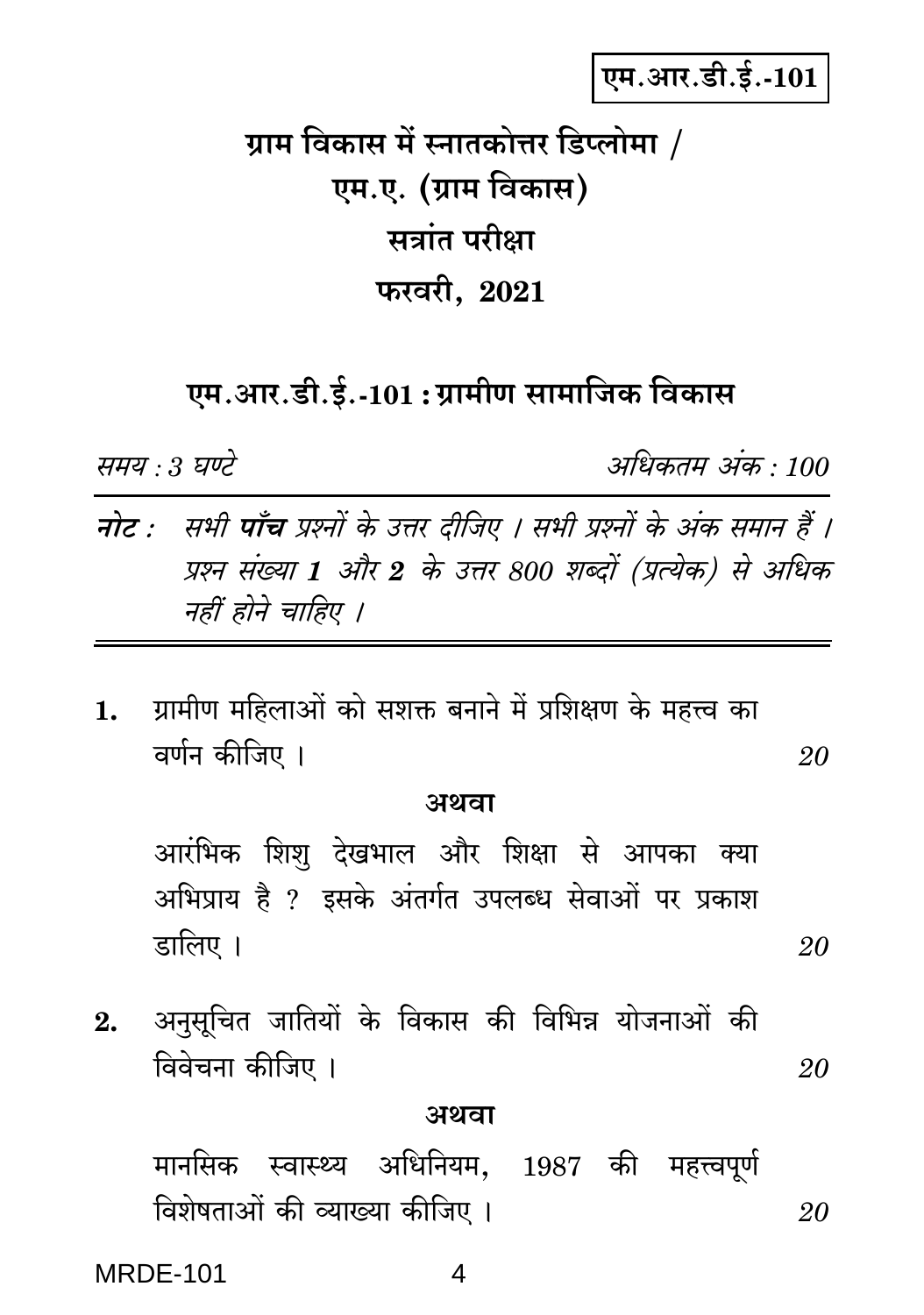- निम्नलिखित में से किन्हीं *दो* प्रश्नों के उत्तर लगभग  $3.$  $400$  शब्दों (प्रत्येक) में दीजिए:
	- (क) खादी उद्योगों को सुधारने के उपायों का वर्णन कीजिए ।  $\,$  10  $\,$
	- (ख) समेकित बाल विकास सेवाएँ (आई.सी.डी.एस.) कार्यक्रम के मुख्य बल क्षेत्रों पर प्रकाश डालिए । 10
	- (ग) भारत में ग्रामीण महिलाओं की सशक्तिकरण प्रक्रिया की संक्षेप में व्याख्या कीजिए । 10
- निम्नलिखित में से किन्हीं *चार* पर लगभग 200 शब्दों  $\mathbf{4}$ . (प्रत्येक) में संक्षिप्त टिप्पणियाँ लिखिए:

| (क) पोषण का महत्त्व                        | 5 |
|--------------------------------------------|---|
| (ख)  जेंडर की सामाजिक रचना                 | 5 |
| (ग) बँधुआ बाल मज़दूर                       | 5 |
| (घ) शिशु और बाल मृत्यु-दर                  | 5 |
| (ङ)  अनुसूचित जनजातियों के धार्मिक विश्वास | 5 |
| (च)  दस्तकार और शिल्पी                     | 5 |

5